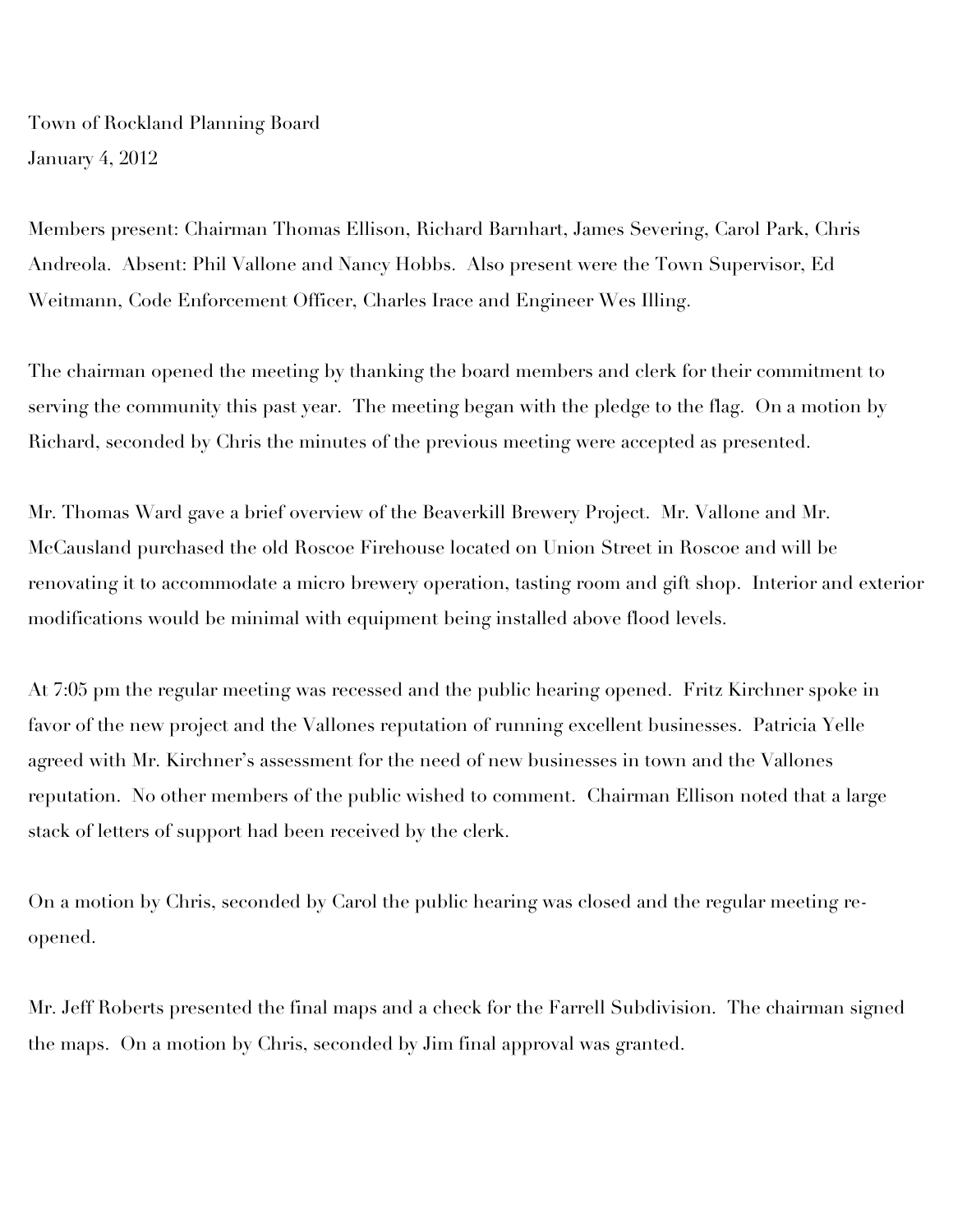Mr. Wes Illing presented his comments on the Beaverkill Brewery site plan and the board had discussion:

- Signage location was added to the plan
- Location of the fuel storage tank with anchorage and support structure was added
- Parking: six spaces in lot with additional street parking along Union Ave and additional on

Highland Ave. More spaces are available in the municipal lot on Stewart Ave with walk through the Bank of America lot

- Drainage planting grass or adding stone instead of blacktop to lot
- Downward lighting will be shown

Chairman Ellison read and completed the short SEQR form. On a motion by Richard, seconded by Chris and all being in favor a negative declaration was made.

A letter was received from Tom Ward requesting waivers for landscaping buffers, minimum parking size, number of parking spaces, lighting and drainage. On a motion by Carol, seconded by Jim and all being in favor these waivers were granted.

Town of Rockland Planning Board January 4, 2012

Page 2

Mr. Ward will provide the additional information on the site plan for the next meeting:

- Lighting plan
- Pavers instead of blacktop
- Grass areas instead of mulch
- Parking layout
- Designated loading zone

Discussion on hours of operation (time open to the public). It was suggested a Sunday - Thursday 8am - 7pm and Friday - Saturday 8am - 9pm.